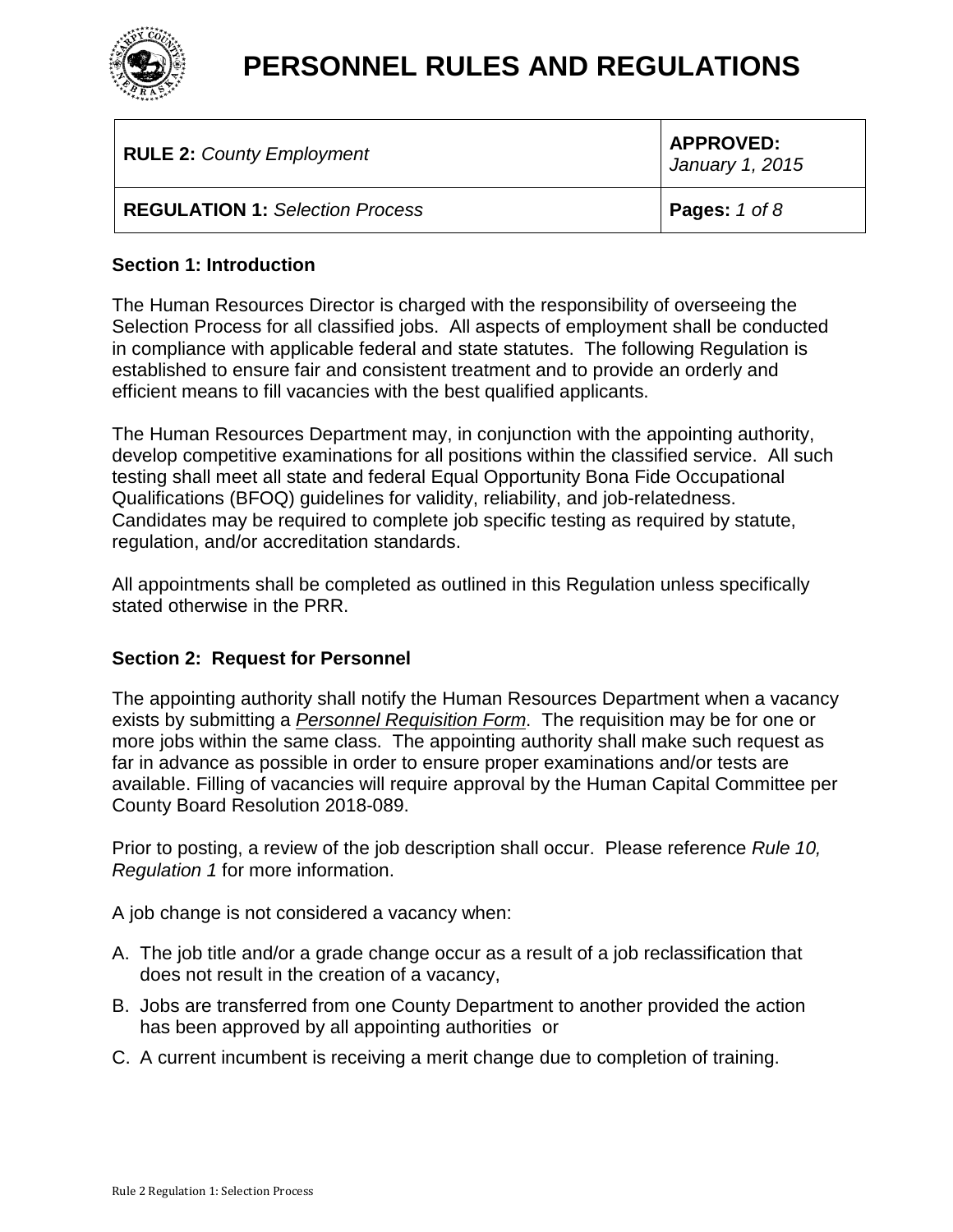

| <b>RULE 2: County Employment</b>       | <b>APPROVED:</b><br>January 1, 2015 |
|----------------------------------------|-------------------------------------|
| <b>REGULATION 1: Selection Process</b> | <b>Pages:</b> 2 of 8                |

### **Section 3: Posting of Vacancies**

Jobs shall first be posted internally for consideration by all eligible employees of Sarpy County. Internal job postings shall occur for five (5) calendar days. Employees applying for an internal job posting shall receive appropriate consideration of their record of performance, seniority, conduct, and other job-related factors. Probationary, Temporary, Seasonal, or Provisional employees are not eligible to apply during this internal period unless the vacancy is within their respective department. If a job posting occurs within ninety (90) calendar days of its last posting/filling of a vacancy, the posting may be posted externally; any eligible and qualified County employee applicants will be provided preference pursuant to Section 9 of this regulation.

Per the County Civil Service Act (Sec. 23-2525[4]), vacancies shall be filled by promotion whenever practicable and in the best interest of the service. Thus, the Appointing Authority may elect to post the vacancy externally to ensure the County's best interest is being considered, but with the understanding that qualified eligible internal applicants will receive an interview. The vacancy shall be posted externally for a minimum of seven (7) calendar days.

Job postings and related notices shall be created by the Human Resources Department and shall be advertised on the County's website and/or other local media as deemed appropriate by the Human Resources Director.

The Human Resources Director shall make every reasonable effort to attract qualified persons to compete for externally posted positions. In the event a sufficient number of qualified applicants have not applied, the Human Resources Director with concurrence of the appointing authority may extend the closing date for the purpose of gaining additional qualified applicants.

Job postings will include relevant information, such as:

- **Job title, and pay rate**
- **Essential functions,**
- **Minimum qualifications,**
- **Physical demands and working conditions,**
- **Job posting closing date, and**
- **Detect** Department information or requirements.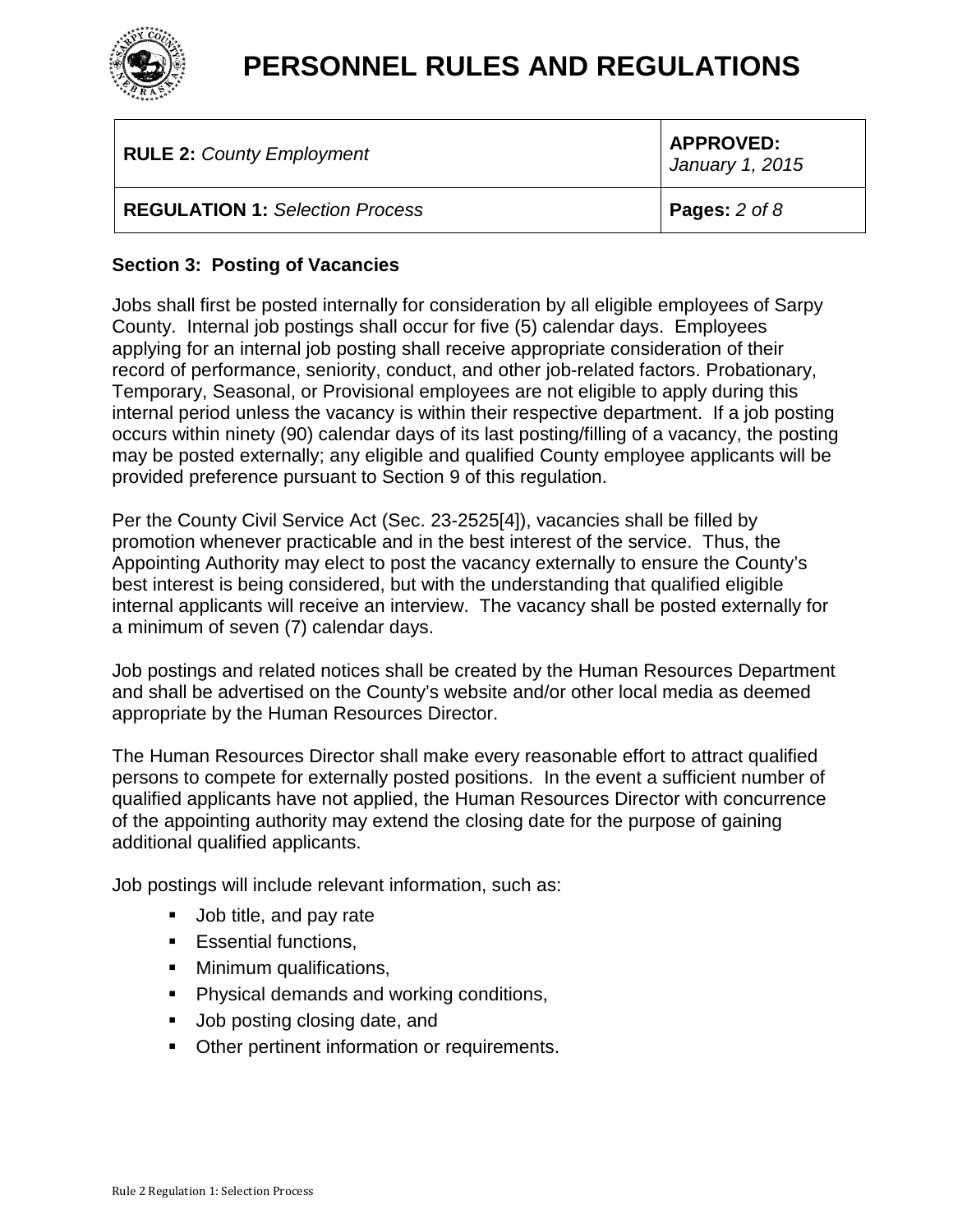

| <b>RULE 2: County Employment</b>       | <b>APPROVED:</b><br>January 1, 2015 |
|----------------------------------------|-------------------------------------|
| <b>REGULATION 1: Selection Process</b> | <b>Pages:</b> 3 of 8                |

### **Section 4: Application Process**

All applicants' applying for Classified, Temporary, or Seasonal appointments, internal or external, must complete an online application located on the County's website along with any examinations/tests within the published posting dates. Any application not fully completed and/or incorrect, including any examinations/tests, shall not be considered further in the Selection Process.

Applicants may be asked voluntary questions relating to race, color, national origin, sex, age, disability, genetic information, religious or political affiliation, marital status, and any other protected class for reporting purposes as defined by federal or state law. This information shall not be considered part of their application and shall be maintained as confidential data.

Former employees may apply for re-employment and will be evaluated with other external candidates. The Human Resources Department will review and evaluate the record of former employees and determine their eligibility for re-employment, using criteria such as that listed in Section 6 of this regulation. Rehired employees will maintain continuous service time if they return within 30 calendar days of their separation date.

### **Section 5: Selection Criteria**

Once a job posting has closed, the Human Resources Department will forward a list of candidates for the appointing authorities to review. These candidates shall possess the minimum qualifications for the position, as stated in the job description. The Human Resources Department shall seek input from the appointing authority in the development of an Eligible List.

Appointing authorities may not utilize an examination/assessment for selection without prior review and approval of the Human Resources Director.

#### **Section 6: Candidate Disqualification**

The Human Resources Director may refuse to place a candidate on an Eligible List, remove a name from an Eligible List, or consult with the appointing authority in taking steps to remove such person already appointed if any of the following apply.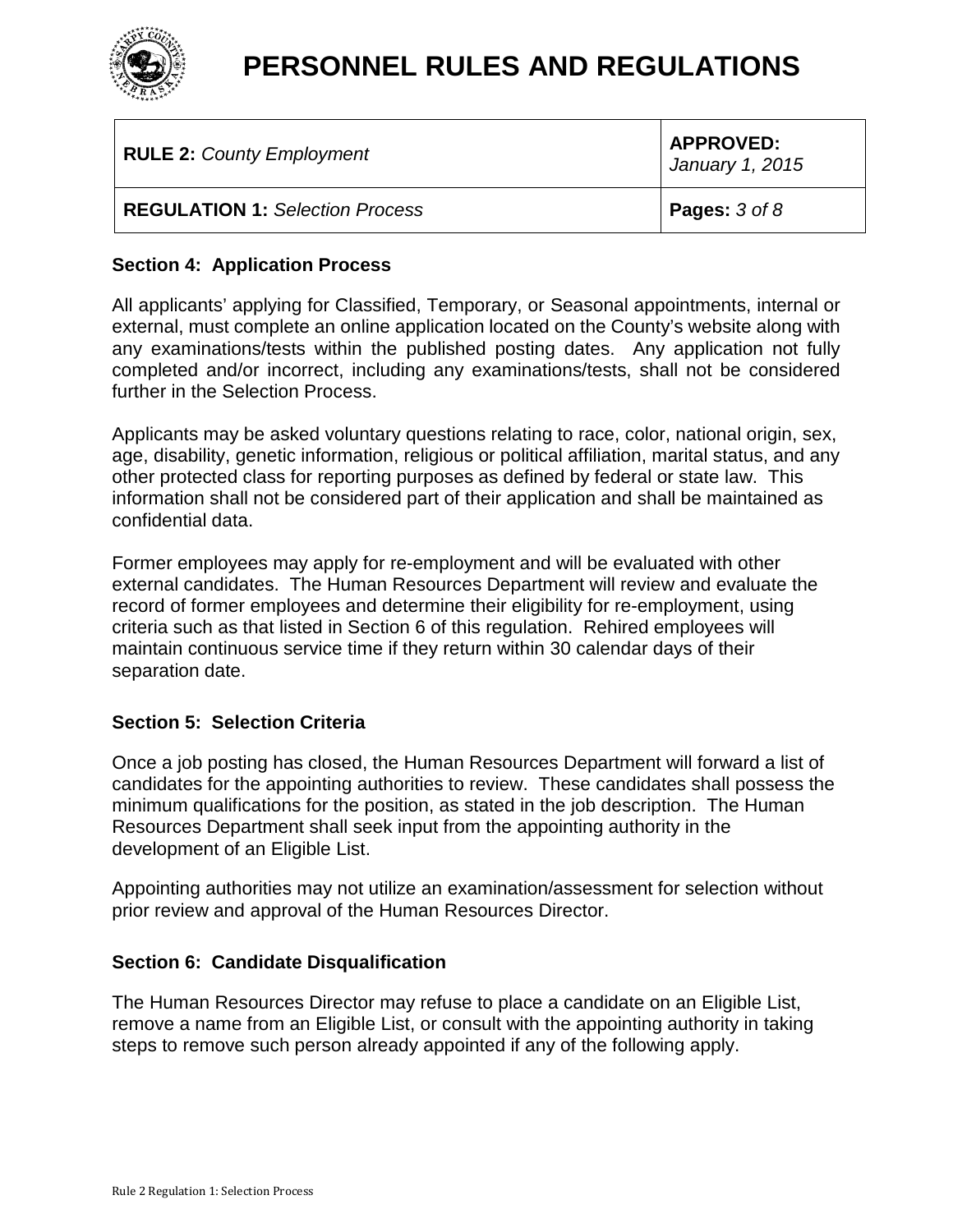

| <b>RULE 2: County Employment</b>       | <b>APPROVED:</b><br>January 1, 2015 |
|----------------------------------------|-------------------------------------|
| <b>REGULATION 1: Selection Process</b> | <b>Pages:</b> $4$ of $8$            |

This following list is not fully inclusive:

- A. Found to lack or not meet any of the established qualifications required for the position;
- B. Failure of a drug and/or alcohol screen/test or voluntary admittance of illegal substance use;
- C. Refusal to participate in and/or failure of a bona fide pre-employment physical capacity and/or medical examination/test to determine if an applicant is physically or psychologically capable of performing the essential functions of the job;
- D. Discovery of a false statement of material fact in the application documents and/or examination/testing process;
- E. Attempting, directly or indirectly, to give, render, pay, offer, solicit, or accept any money, service, or other valuable consideration for or on account of any appointment, proposed appointment, promotion, or proposed promotion to, or any advantage in, a job;
- F. Attaining, directly or indirectly, information regarding an examination/test to which, as an applicant, he or she was not entitled;
- G. Failure to submit application fully and/or correctly within the posting deadline;
- H. Participating in the compilation, administration, scoring, or correction of an examination/test for which he/she is an applicant;
- I. Previously dismissed from the County for cause or resignation while charges of dismissal for cause were pending;
- J. Conviction of a felony or misdemeanor pertaining directly to the job ;
- K. Willfully violating provisions of federal or state law, PRR, and/or any departmental rules;
- L. Failure to demonstrate suitability of employment based upon an unsatisfactory reference or background check or previous documented, unsatisfactory employment with the County;
- M. Failure to participate and maintain satisfactory driving standards as established by the Sarpy County Safety Committee, if job duties require the operation of a County vehicle or own vehicle for County business;
- N. Failure to show up for a scheduled interview without advance notice and/or acceptable documented notification;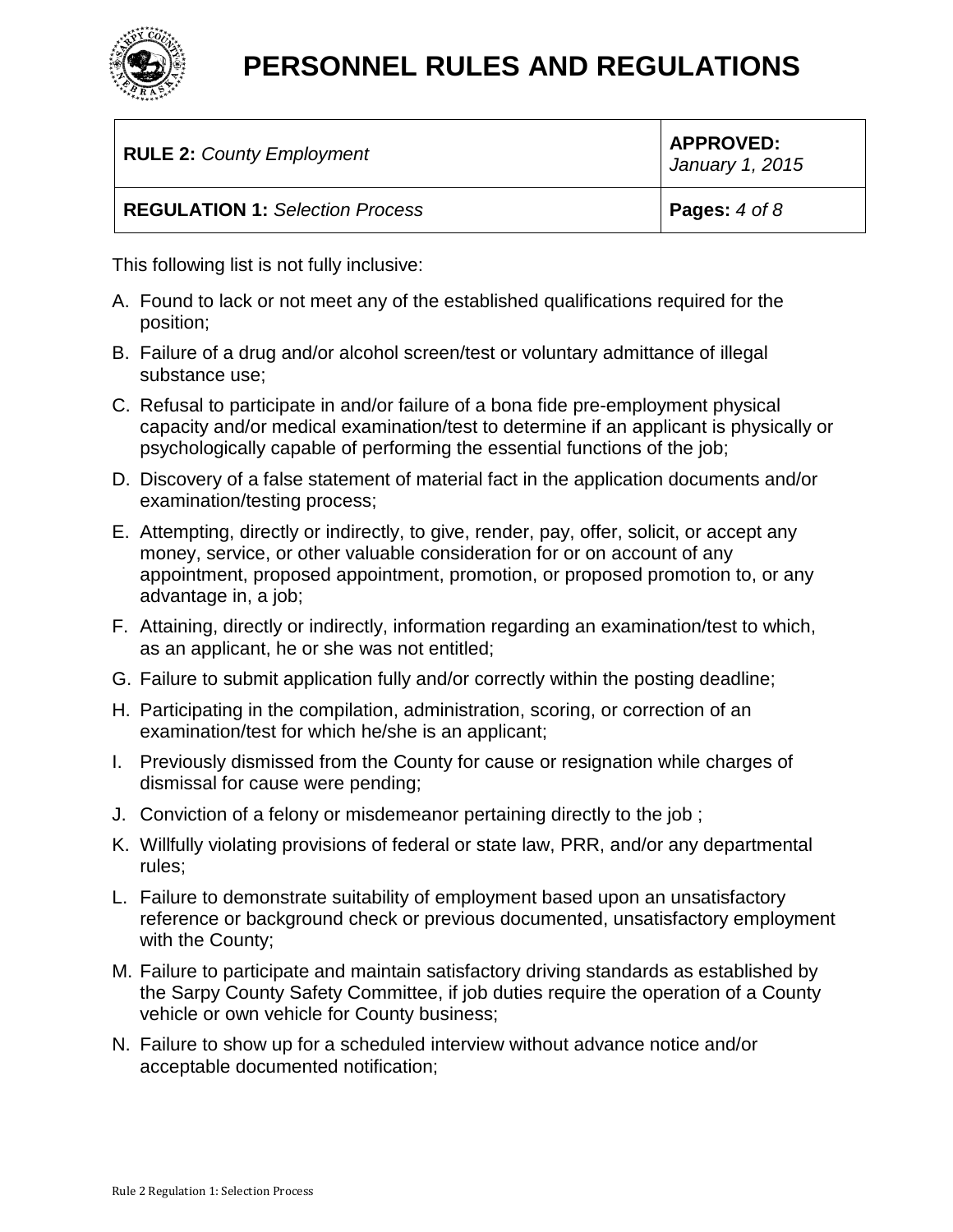

| <b>RULE 2: County Employment</b>       | <b>APPROVED:</b><br>January 1, 2015 |
|----------------------------------------|-------------------------------------|
| <b>REGULATION 1: Selection Process</b> | <b>Pages:</b> $5$ of $8$            |

- O. Failure to show up for a scheduled test without advance notice and/or acceptable documented notification; or
- P. Other such reasons, as documented in the application documents or discovered during background checks, where employment of such individual would be detrimental to the best interests of the County.

### **Section 7: Eligibility for Promotion/Transfer**

Employees applying for a posted job for a promotion/transfer:

- A. Employees must meet the minimum qualifications of the posted position.
- B. Employees must have a recent performance appraisal rating of "satisfactory" or higher within 12 months prior to the job posting except in those instances in which no performance appraisal is on record in their Civil Service personnel file.
- C. Employees may not have been suspended within the last 12 months prior to the date the posting closes.
- D. Employees who received a non-voluntary demotion within the last 24 months are ineligible.

**NOTE:** Probationary employees may apply for promotions and transfers for Open-Competitive (external) job postings and for internal postings within their own department.

### **Section 8: Examination, Testing, and Rating Process**

Public announcement of all examinations/tests shall be included in the job posting. The Human Resources Director has the authority to prescribe the rating process and to place the names of successful candidates on Eligible Lists in accordance with their respective ratings. The rating process shall be constructed to determine the applicant's ability to perform and meet the requirements of the posted job.

The determination of ratings may be comprised of various job-related examining techniques, such as the rating of training and experience, written tests, interviews, professional licensing/certification, performance tests, aptitude tests, knowledge, skills, character, personality, investigations, or physical fitness as determined by physical or medical examination, or any other qualifications or attributes that enter into the determination of the relative fitness of applicants.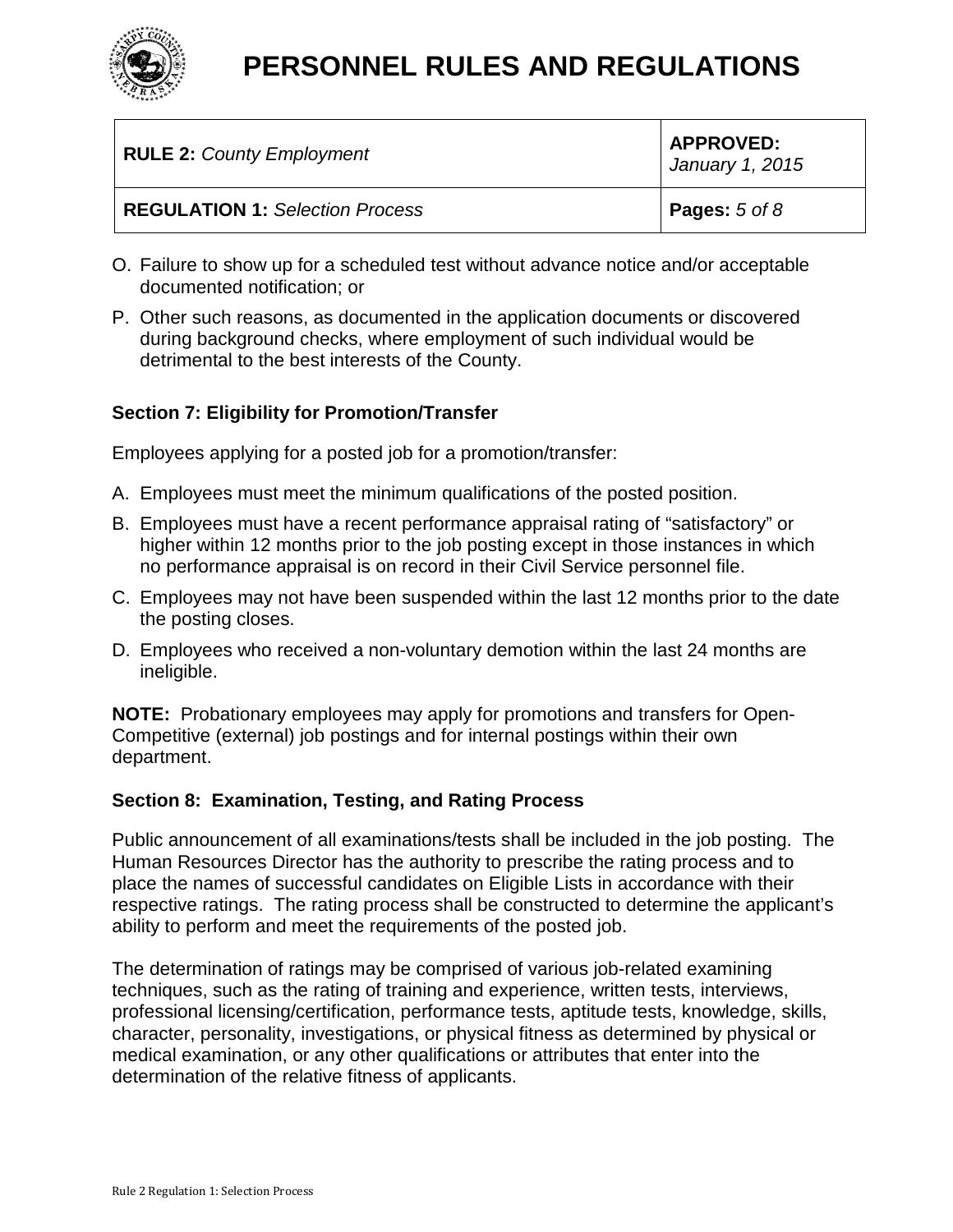

| <b>RULE 2: County Employment</b>       | <b>APPROVED:</b><br>January 1, 2015 |
|----------------------------------------|-------------------------------------|
| <b>REGULATION 1: Selection Process</b> | <b>Pages:</b> $6$ of $8$            |

The review of applications to determine an initial disposition shall be based upon the following steps:

- **Examination/Testing Results,**
- **Supplemental Question/Filter Responses,**
- **Subject Matter Expert Review, and/or**
- Other factors relating to the applicant's ability to perform the job.

Examinations/tests shall be scored objectively. Examinations/tests may be assembled or unassembled and may include written, verbal, physical, or performance tests as well as any combination of these. The Human Resources Director in consultation with the appointing authority shall determine the appropriate examinations/tests for any posted position.

The Human Resources Department in consultation with the appointing authority shall identify/create Supplemental Questions (SQs) and/or Filters. Established SQs/Filters may be reused for future postings of the same job title.

The appointing authority shall complete a Subject Matter Expert (SME) review of the applicants who meet the minimum qualifications of the job. During this review, the appointing authority shall rate the relevance of the candidate's education, training, and experience and shall assign a numerical value using the following criteria:

| <b>Rating Definition</b>                                                     | <b>SME</b><br><b>Points</b> |
|------------------------------------------------------------------------------|-----------------------------|
| Meets desired qualifications for education, training, and experience         | $96 - 100$                  |
| Meets most of desired qualifications for education, training, and experience | $50 - 95$                   |
| Meets some desired qualifications for education, training, and experience    | $1 - 49$                    |
| Does not meet desired qualifications for education, training, and experience |                             |

The minimum rating through which eligibility may be determined is at the discretion of the Human Resources Director. A minimum passing score may apply to the rating of each segment or phase of the total score.

All applicants shall be afforded uniform and equal treatment in all phases of the rating process.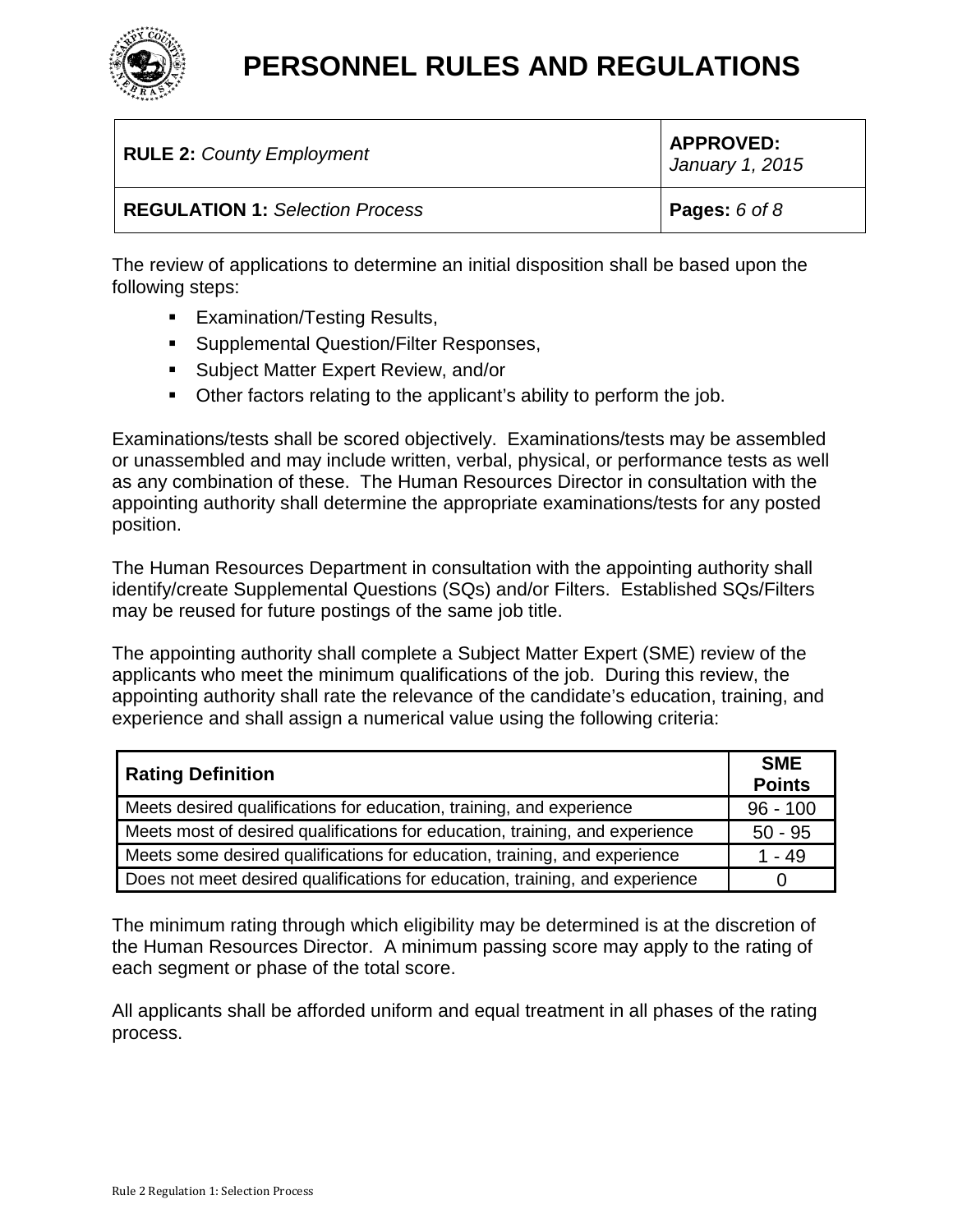

| <b>RULE 2: County Employment</b>       | <b>APPROVED:</b><br>January 1, 2015 |
|----------------------------------------|-------------------------------------|
| <b>REGULATION 1: Selection Process</b> | <b>Pages:</b> $7$ of $8$            |

### **Section 9: Preference Scores**

Employees applying for posted jobs within their current department will receive preference for consideration of internally posted jobs. This preference shall be awarded as follows as long as the employee meets the minimum qualifications for the posted job.

The preference for a current, qualified employee applicant is 15 percent.

Veterans shall be eligible for preference; below is a brief outline regarding eligibility and amount of preference\*:

A. Applicants have identified themselves as a:

- Veteran who served full-time duty with military pay and allowances in the armed forces of the United States;
- **Disabled veteran who has been discharged or otherwise separated under** honorable conditions and has established the present existence of a serviceconnected disability or is receiving compensation, disability benefits, or pension because of a public statute administered by the United States Department of Veteran Affairs or a military department;
- Spouse of a veteran who has a 100 percent disability as determined by the United States Department of Veterans Affairs;
- B. Applicants have provided a copy of their "honorable discharge" papers, and a copy of the veteran's disability verification, and proof of marriage to a veteran (if applying for spousal preference) at the time of application submission.

The amount of preference for qualified veterans is as follows:

- A. Veterans who obtain passing scores on all parts or phases of an examination shall have five (5) percent added to their passing score if a claim for such preference is made on the application, and
- B. An additional five (5) percent shall be added to the passing score of any disabled veteran or a spouse of a disabled veteran.
- C. When no examination or numerical scoring is used, preference shall be given to the qualifying veteran or spouse of a disabled veteran if two or more *equally qualified* candidates are being considered for the same job.

*\*Visit the Nebraska State Legislature's page to read the statutes in their entirety (*§§ *48- 225 – 227).*